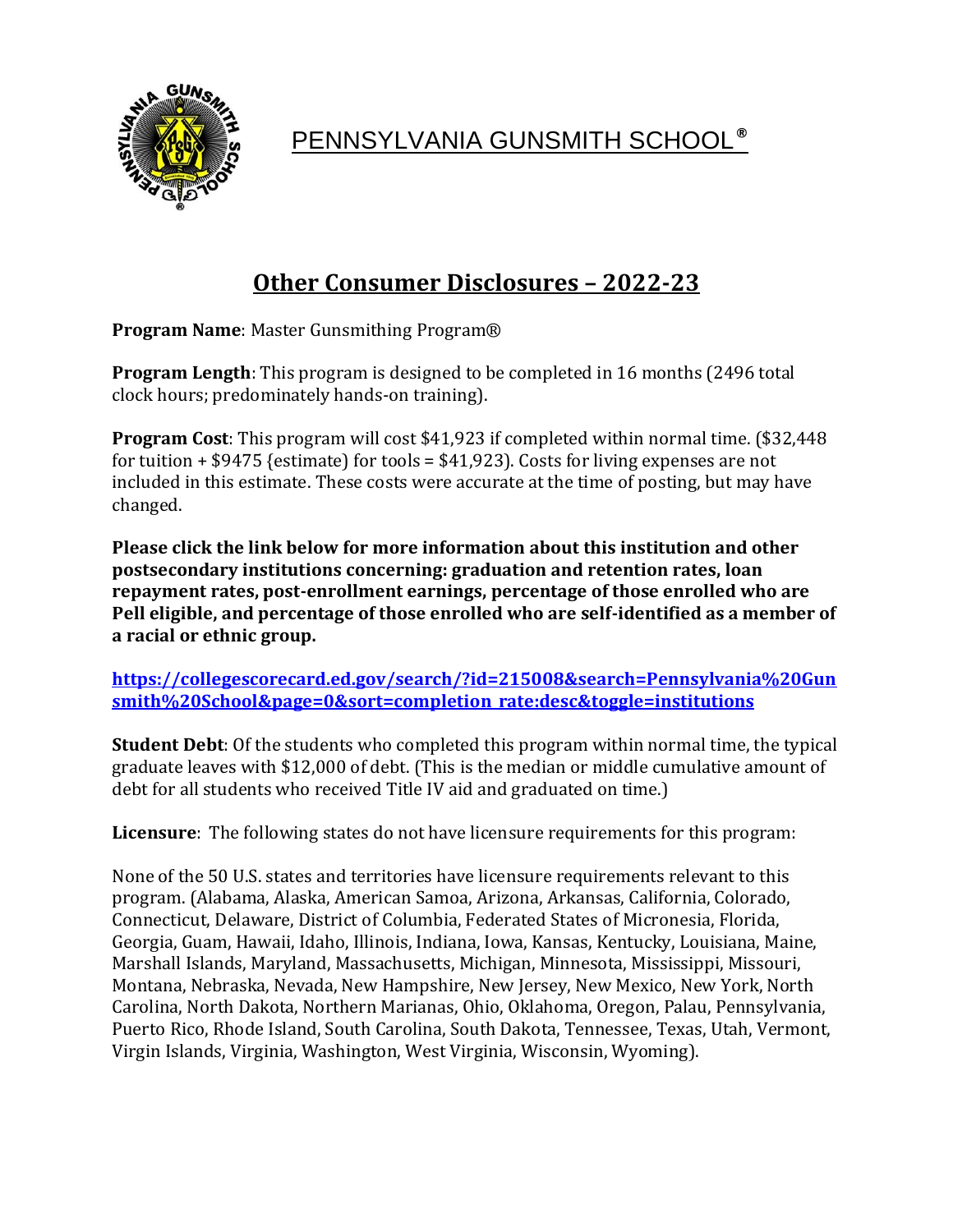**Transfer of Credit Policy**: Staff feels strongly that it is in the best interest of the students to complete the entire 2496 clock hours at PGS. Although some training and experience may seem close enough to, the vast majority of skills learned at PGS are specific to Gunsmithing. However, the school will consider appropriate transfer of credit provided the student can present to the school a transcript or written recommendation concerning previous educational (any type of school) or industrial/work/military experience. The school reserves the right to evaluate what portion, if any, of the program may be waived. The student would then be required to take the written test for that course and would be interviewed by the instructor. In no case would any more than 25% of the program be waived.

**Cancellation and Refund Policy:** The \$75 application fee is due with the completed application. The application fee will be refunded if the student requests cancellation within five calendar days of the initial application or if the school does not accept the application.

If an applicant does not cancel with five calendar days of the initial application and does not enroll in the program, the school will retain the \$75 application fee and refund all other monies paid.

If the school accepts the application and the student cancels the application within a five (5) day cancellation period after signing an enrollment agreement, all monies paid will be refunded including the entire \$75.00 application fee. After the five-day cancellation period, the refund policy will apply.

Once the student makes a verbal request for the refund, the student has five additional days to present the school with a written request for the refund.

Applicants who have not visited the school prior to enrollment will have the opportunity to withdraw without penalty within five (5) days following the first day of class or a tour of the school facility and inspection of equipment, whichever occurs first.

The school will use the last day of attendance to determine the number of days/hours attended. Each semester is 78 days and 624 hours. Refunds due students who withdraw or are terminated are calculated as follows:

| Days attended in<br>Semester | Hours attended in<br>Semester | <b>Refund of Tuition</b> |
|------------------------------|-------------------------------|--------------------------|
| $1 - 7$                      | $1 - 56$                      | 75%                      |
| $8 - 20$                     | 57-160                        | 55%                      |
| 21-39                        | 161-312                       | 30%                      |
| 40-78                        | 313-624                       | በ‰                       |

Any refunds due and advance payments will be refunded within thirty (30) days of cancellation, withdrawal or termination. Books, tools, supplies and parts purchased in the school store are not returnable. Any refund due to the student will be applied to the student's account if there is an unpaid cash balance.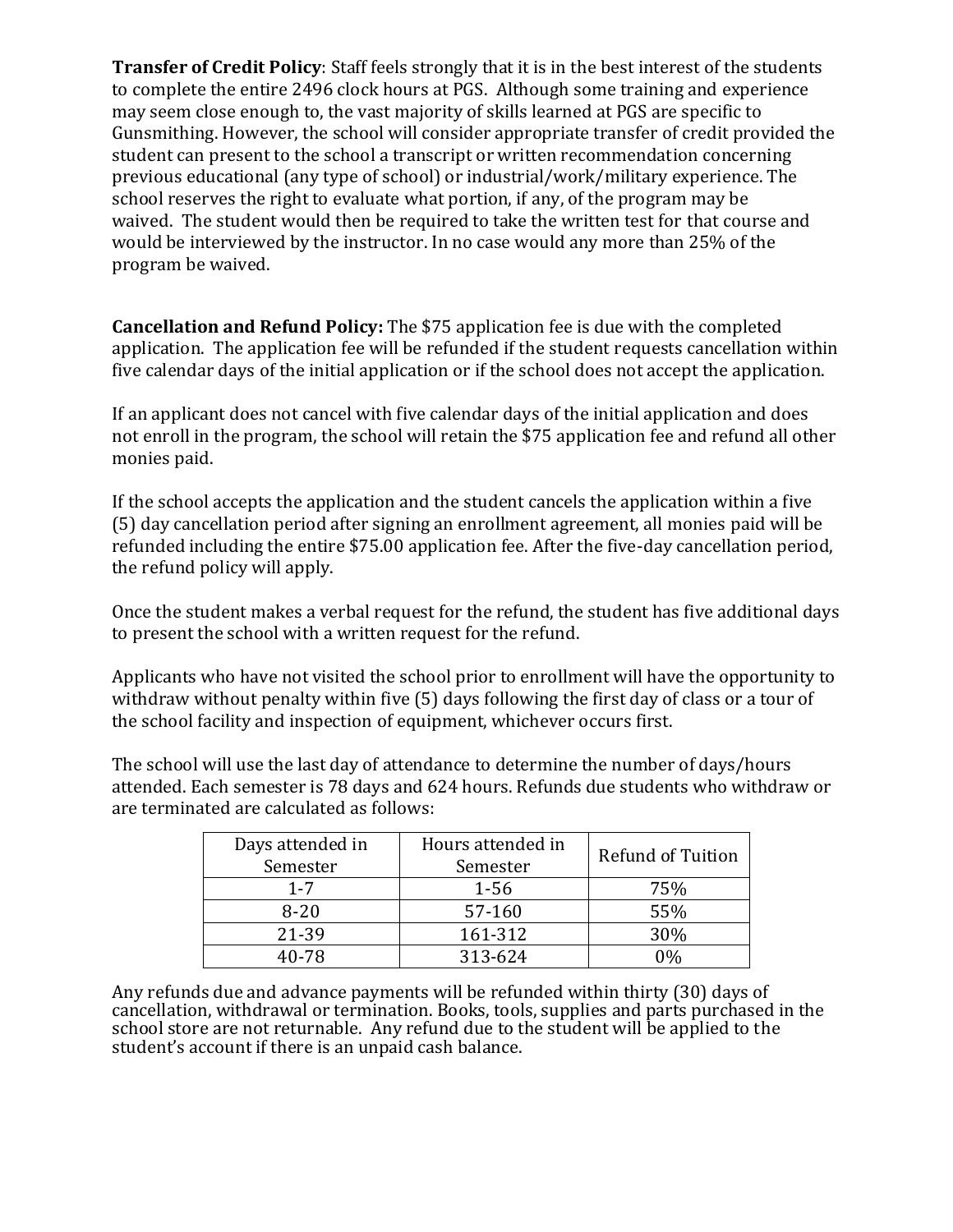For students who participate in the Federal Financial Assistance Title IV Programs the school will abide by the Federal Return to Title IV Regulations that stipulate how much must be returned to these programs. In summary, the school is required to determine the earned and unearned portions of Title IV aid as of the date the student ceased attendance up through the 60% point in each payment period. The calculation of Title IV funds earned by the student has no relationship to the student's incurred institutional charges. School charges that were previously paid by Title IV funds might become a debt that the student will be responsible for paying. Please see the Financial Aid Administrator for more information regarding the Title IV refund policy.

Refunds are allocated in the following order:

- 1. Direct Unsubsidized Federal Loan 5. Other Title IV Aid
- 2. Direct Subsidized Federal Loan 6. Other federal, state (PHEAA), private aid 7. Student
- 
- -
- 3. Federal Parent Loan (PLUS)
- 4. Federal Pell Grant

For students who have all or a portion of their tuition and tools, books and supplies paid for by a third party, such as the Veterans Administration Chapter 31 program, Vocational Rehabilitation, state grant programs, etc., the school will abide by the appropriate agency's procedure as to how refunds are calculated and, if applicable, where the school refund is to be applied. Please see the Financial Aid Administrator for more information regarding specific agency refund policies.

**Annual Security Report (ASR):** The PGS ASR is distributed to all new students, and also annually in the fall when updated. Prospective students can contact PGS for the current ASR.

**Fire safety report**: PGS does not maintain any on-campus student housing facilities and therefore is not required to prepare an annual fire safety report. Unannounced simulated drills for fire and smoke resulting in total school evacuation are conducted on an annual basis.

**Vaccination policy**: Pennsylvania Gunsmith School does not require the submission of vaccination records as a condition for enrollment.

## **Complaint procedures / contact information for filing complaints with ACCSC and Pennsylvania Board of Private Licensed Schools**:

Student concerns or complaints should first be brought to the attention of the instructor. Complaints that are not satisfactorily resolved at this level should be brought to the Director of Instruction and then the Director.

Schools accredited by the Accrediting Commission of Career Schools and Colleges must have a procedure and operational plan for handling student complaints. If a student does not feel that the school has adequately addressed a complaint or concern, the student may consider contacting the Accrediting Commission. All complaints reviewed by the Commission must be in written form and should grant permission for the Commission to